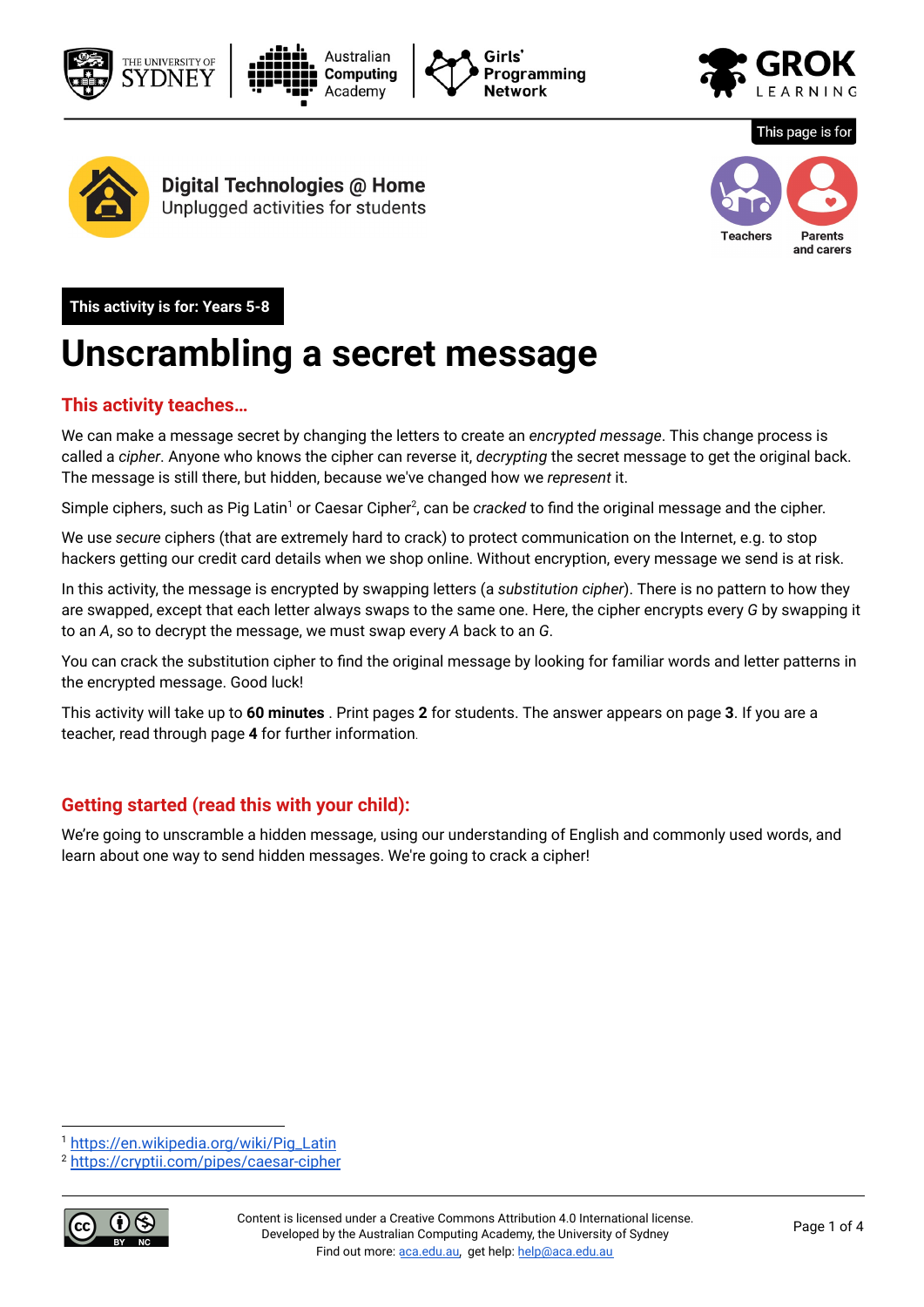#### Content is licensed under a Creative Commons [Attribution](https://creativecommons.org/licenses/by/4.0/) 4.0 International [license.](https://creativecommons.org/licenses/by/4.0/) Developed by the Australian Computing Academy, the University of Sydney Find out more: [aca.edu.au](http://aca.edu.au/), get help: [help@aca.edu.au](mailto:help@aca.edu.au)

# **Can you unscramble the message?**

The letters have been jumbled up. Use the grid at the bottom to write down your answer for each letter. Use your knowledge of words to figure out what the message says.

The first word has only one letter. How many one letter words do you know? It can't be **A** because the answer grid shows us that when you see a **G** in the scrambled message, this becomes **A** in the unscrambled message (the top line). So it must be **I**. Go ahead and find all the other letters **Y** in the scrambled message and write **I** above them. Also write **I** above **Y** in the answer grid at the bottom of the page.

Look for other parts of words that you recognize. On the third line the letters **BCGJ** are unscrambled to be \_**HAT.** Think of a word that ends in **HAT.** It might be **THAT,**  but we already know that **J** in the scrambled message becomes **T,** and this scrambled word starts with **B.** Once you have figured out what to change letter **B** to, write it above **B** everywhere you see it in the message and also in the answer grid, then look for other parts of words you recognise.

THE UNIVERSITY OF

### Unscramble this message

Programming

Network



## Write your answers here

|  |  |  | $\begin{bmatrix} \begin{bmatrix} \end{bmatrix} & \begin{bmatrix} \end{bmatrix} & \begin{bmatrix} \end{bmatrix} & \begin{bmatrix} \end{bmatrix} & \begin{bmatrix} \end{bmatrix} & \begin{bmatrix} \end{bmatrix} & \begin{bmatrix} \end{bmatrix} & \begin{bmatrix} \end{bmatrix} & \begin{bmatrix} \end{bmatrix} & \begin{bmatrix} \end{bmatrix} & \begin{bmatrix} \end{bmatrix} & \begin{bmatrix} \end{bmatrix} & \begin{bmatrix} \end{bmatrix} & \begin{bmatrix} \end{bmatrix} & \begin{bmatrix} \end{bmatrix} & \begin{bmatrix} \end{bmatrix} & \begin{bmatrix}$ |          |  |  |
|--|--|--|-------------------------------------------------------------------------------------------------------------------------------------------------------------------------------------------------------------------------------------------------------------------------------------------------------------------------------------------------------------------------------------------------------------------------------------------------------------------------------------------------------------------------------------------------------------------|----------|--|--|
|  |  |  | $A   B   C   D   E   F   G   H   I   J   K   L   M  $                                                                                                                                                                                                                                                                                                                                                                                                                                                                                                             |          |  |  |
|  |  |  |                                                                                                                                                                                                                                                                                                                                                                                                                                                                                                                                                                   |          |  |  |
|  |  |  |                                                                                                                                                                                                                                                                                                                                                                                                                                                                                                                                                                   |          |  |  |
|  |  |  | NOPQRSTUVWXYZ                                                                                                                                                                                                                                                                                                                                                                                                                                                                                                                                                     | <i>8</i> |  |  |







This page is for

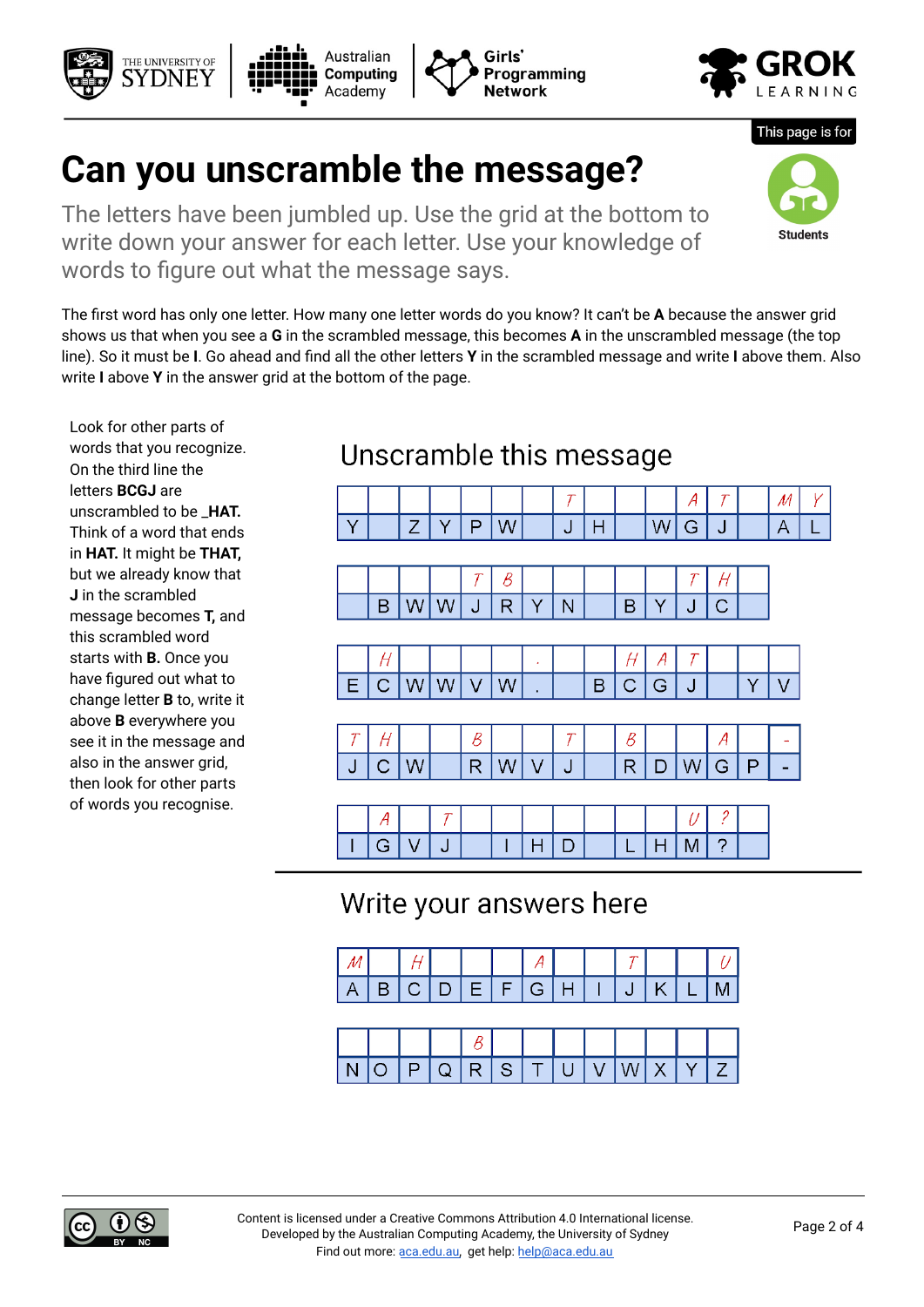







This page is for



# **Answer key**

Print this for yourself to check your child's answers.

## The unscrambled message

|  |  |   |   |   |  |          | -- |     |  |
|--|--|---|---|---|--|----------|----|-----|--|
|  |  | œ | ч | π |  | w<br>. . | ш  | . . |  |

|               | $\epsilon$ $\epsilon$ $\tau$ $\tau$ |  |  |         | $W$ $I$ $T$ |  |  |
|---------------|-------------------------------------|--|--|---------|-------------|--|--|
| B W W J R Y N |                                     |  |  | B Y J C |             |  |  |



|  | $T$ $H$ $\epsilon$ |  |         |  |  |  | $\Big \begin{array}{c c c c c} B & \mathcal{R} & \mathcal{E} & A & \mathcal{K} \end{array}\Big $ |  |
|--|--------------------|--|---------|--|--|--|--------------------------------------------------------------------------------------------------|--|
|  | J C W              |  | R W V J |  |  |  | R D W G P                                                                                        |  |

| L |  |  |     |  |       |  |  |
|---|--|--|-----|--|-------|--|--|
| L |  |  | . . |  | a Bar |  |  |

The completed answer key

| $M W H R C J A W F T P V U$                 |  |  |  |  |  |  |
|---------------------------------------------|--|--|--|--|--|--|
| ABCDEFGHIJKLM                               |  |  |  |  |  |  |
|                                             |  |  |  |  |  |  |
|                                             |  |  |  |  |  |  |
| $XQ K D B Z O G S E V I C$<br>NOPQRSTUVWXYZ |  |  |  |  |  |  |